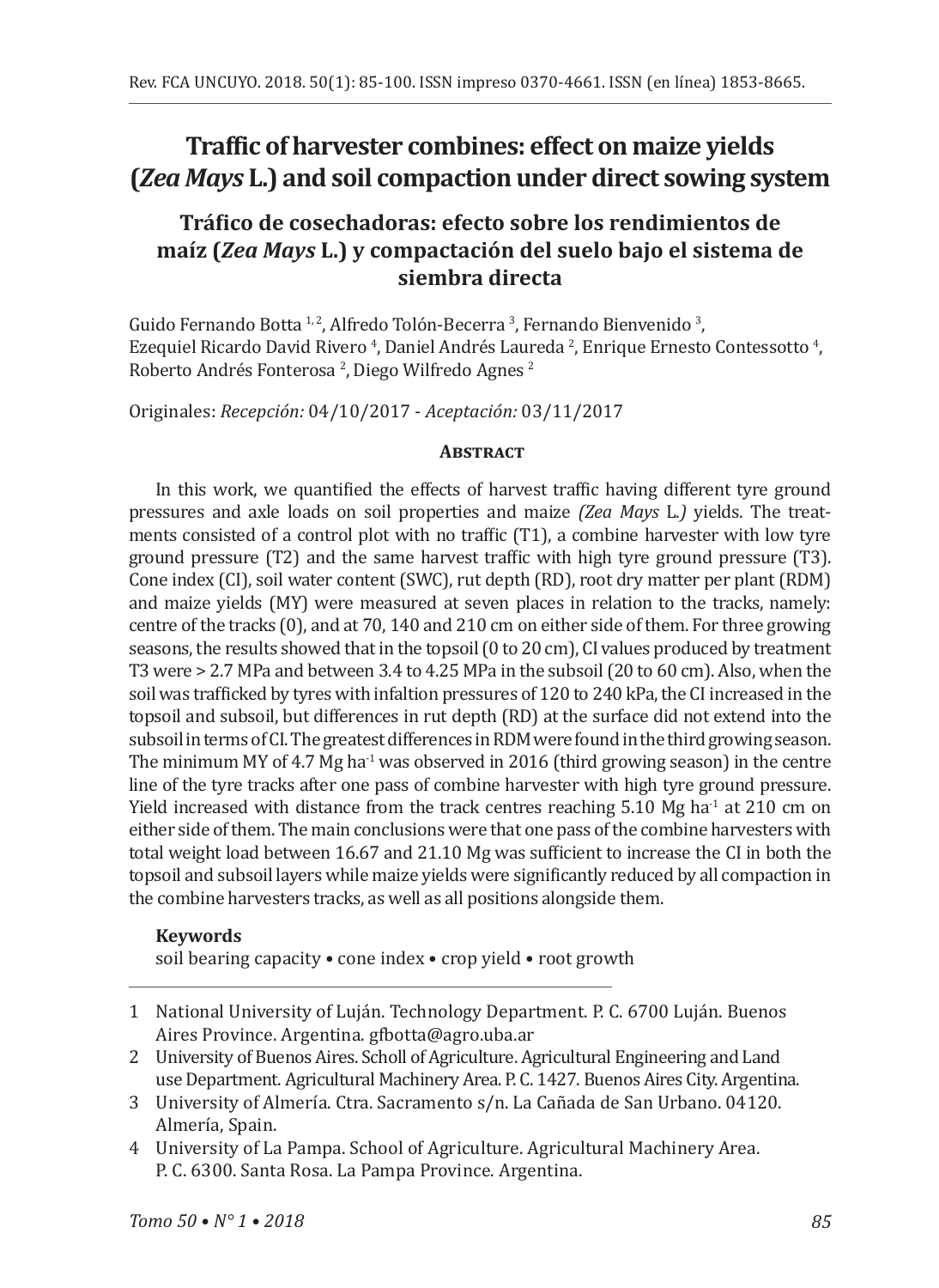#### **Resumen**

En este trabajo se cuantificaron los efectos del tráfico de cosechadoras con diferentes presiones en el área de contacto rueda/suelo y cargas por eje sobre las propiedades del suelo y los rendimientos del maíz (*Zea Mays* L.). Los tratamientos consistieron en una parcela testigo sin tráfico (T1), una cosechadora con baja presión en el área de contacto rueda/suelo (T2) y una cosechadora con alta presión en el área de contacto rueda/suelo (T3). Se midieron el índice de cono (IC), el contenido de agua en el suelo (CAS), la profundidad de huella (PFH), la materia seca de raíz por planta (MSR) y los rendimientos de maíz (RM) en siete distancias a un lado y otro de las huellas: (0), 70, 140 y 210 cm. Durante las tres temporadas de cultivo, los resultados mostraron que en la capa superficial del suelo (0 a 20 cm), los valores de IC producidos por el tratamiento T3 fueron > 2,7 MPa y entre 3,4 y 4,25 MPa en el subsuelo (20 a 60 cm). Además, cuando el suelo fue transitado por neumático con presiones de inflado entre 120 y 240 kPa, el IC aumentó en la capa superficial y el subsuelo, sin embargo la PFH en la superficie no se extendió al subsuelo en términos de IC. Las mayores diferencias en MSR se encontraron en la tercera temporada de crecimiento. El mínimo RM fue de 4,7 Mg ha-1 y se observó en 2016 en el centro de la huella de los neumáticos después de un paso de la cosechadora con alta presión en el área de contacto rueda/suelo. El rendimiento aumentó con la distancia desde el centro de la huella alcanzando  $5,10$  Mg ha<sup>-1</sup> a 210 cm en cada lado de la misma. Las principales conclusiones fueron que una pasada del equipo de cosecha con un peso total entre 16,67 y 21,10 Mg fue suficiente para incrementar la IC en las capas de suelo y subsuelo, mientras que los rendimientos de maíz fueron significativamente reducidos por compactación en las vías de recolección, así como todas las posiciones a su lado.

#### **Palabras clave**

capacidad portante del suelo • índice de cono • rendimiento del cultivo • crecimiento de la raíz

#### **INTRODUCTION**

Maize (*Zea mays* L.) is South America's second most important crop with 19.3 Mha devoted to it. The main producers are Brazil and Argentina, which in the 2015/2016 season produced 98 million metric tonnes (33).

Argentina is the second largest exporter of maize after the United States, 70% of its production being exported and Brazil is the third largest (13).

In Argentina, maize is produced in the Rolling mainly on clayey and loamy soils (4.2 Mha under direct sowing (DS)) (33), which are very susceptible to compaction by high traffic intensity with heavy machinery such as seeding machines (50-110 kN), tractors (50-100 kN), combine harvesters (90 to 150 kN) and grain chasers (100-200 kN)). In harvest operations, Botta *et al.* (2007), found that when the traffic intensity increases on clay soils with a high bearing capacity (soils under long term DS) crop yields decrease and soil compaction problems increase. According to (ASAE Standarts (1992)),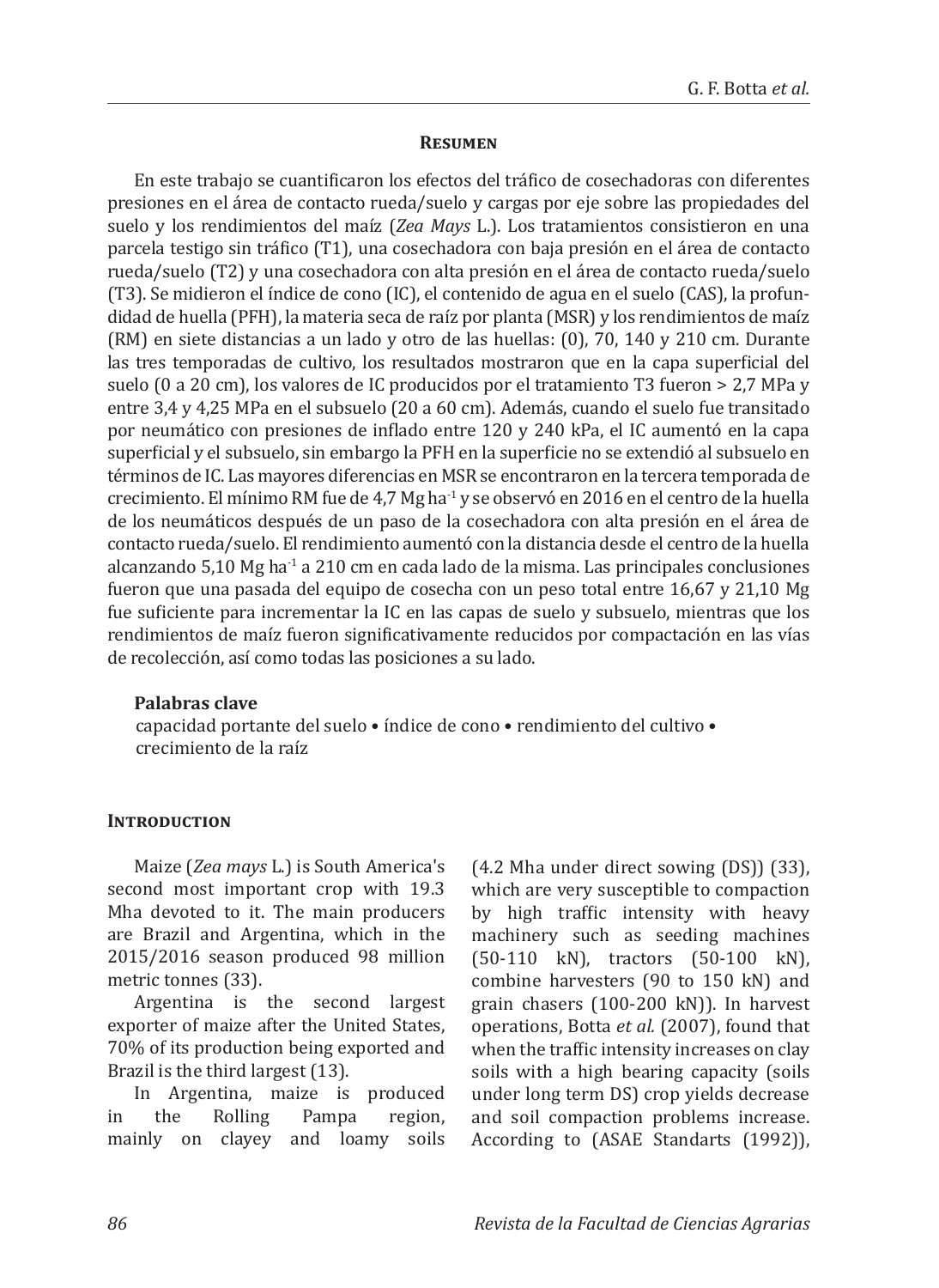compaction is caused by high wheel loads and tyre ground pressures from machinery used in DS crop operations, particularly when these operations are carried out on wet clay soil or with high inflation pressure tyres (between 140 to 218 kPa).

The roots of the majority of plants species are unable to penetrate deeper in the profile when there is compaction in the topsoil, and this is a frequently reported problem.

Nunes *et al.* (2015) also observed a higher concentration of maize (*Zea mays*) roots (63.8%) in the 0 to 7cm layer due to physical deterioration in the subsurface of an Oxisol (27) under no-tillage .

According to Lapiec (2012), the mean crop yield reduction was 2.5%, but varied considerably among sites, years and crops. For example, the maize yield reduction due to persistent subsoil compaction as a consequence of high axle load was 6% in Minnesota and 12% in Quebec. The negative impact of agricultural tyres, with high ground pressure, heavy equipment and traffic on soil physical properties, root elongation and crop yields are well known (8, 11, 15). The equipment weight and the resulting wheel load are directly related to the machine and affect subsoil compaction (1, 8).

However, the tyre ground pressure and the distribution of pressure throughout the topsoil are linked to the tyre's attributes (21, 25) and are major engineering tools that can be used to control soil compaction (23).

Acording to Schjønning *et al.* (2015) small values of stress in the transverse direction of the tyre at high inflation pressures reflect a stress peak at the center of the tyre, which was also observed in other studies (16, 18, 19). These statements argue that a single determination of bulk density made at the center of the tyre track at a single depth is probably not representative of the highest value at each horizontal or vertical location (32).

Studies by Hidalgo *et al.* (2014), in rice cultivation working in (Planosoil) with special treads for these conditions, reported that in a packed soil with no structure, the passage of the special tyres caused more horizontal compaction due to soil displacement. These data are of relevant importance to compaction (8, 21). In this respect, Cambie *et al.* (2015), concluded (on a Dystric Cambisol), that deep ruts occurred in moist soil with just a single pass.

The largest negative impact on soil occurred when using a wheeled tractor on moist soil. A general rule of thumb is to prohibit traffic when soils are wetter than field capacity, although this may not account for conditions in the subsoil (12).

Although DS systems have been developed and tested around the world, the results vary depending on the climate and the time required by soils to adapt to a new management regime. Also, there is very little information in the literature on differences in maize (*Zea mays* L.*)* yields under DS caused by the horizontal transfer of compaction from the centre of tracks.

### **Objectives**

Quantify soil parameters that affect maize crop development in different positions relative to equipment tracks.

Compare the effect of two different pressures of harvest equipment (combine harvester, tractor and grain chaser) on compaction of a Hapludol entic soil and maize yields cultivated under DS.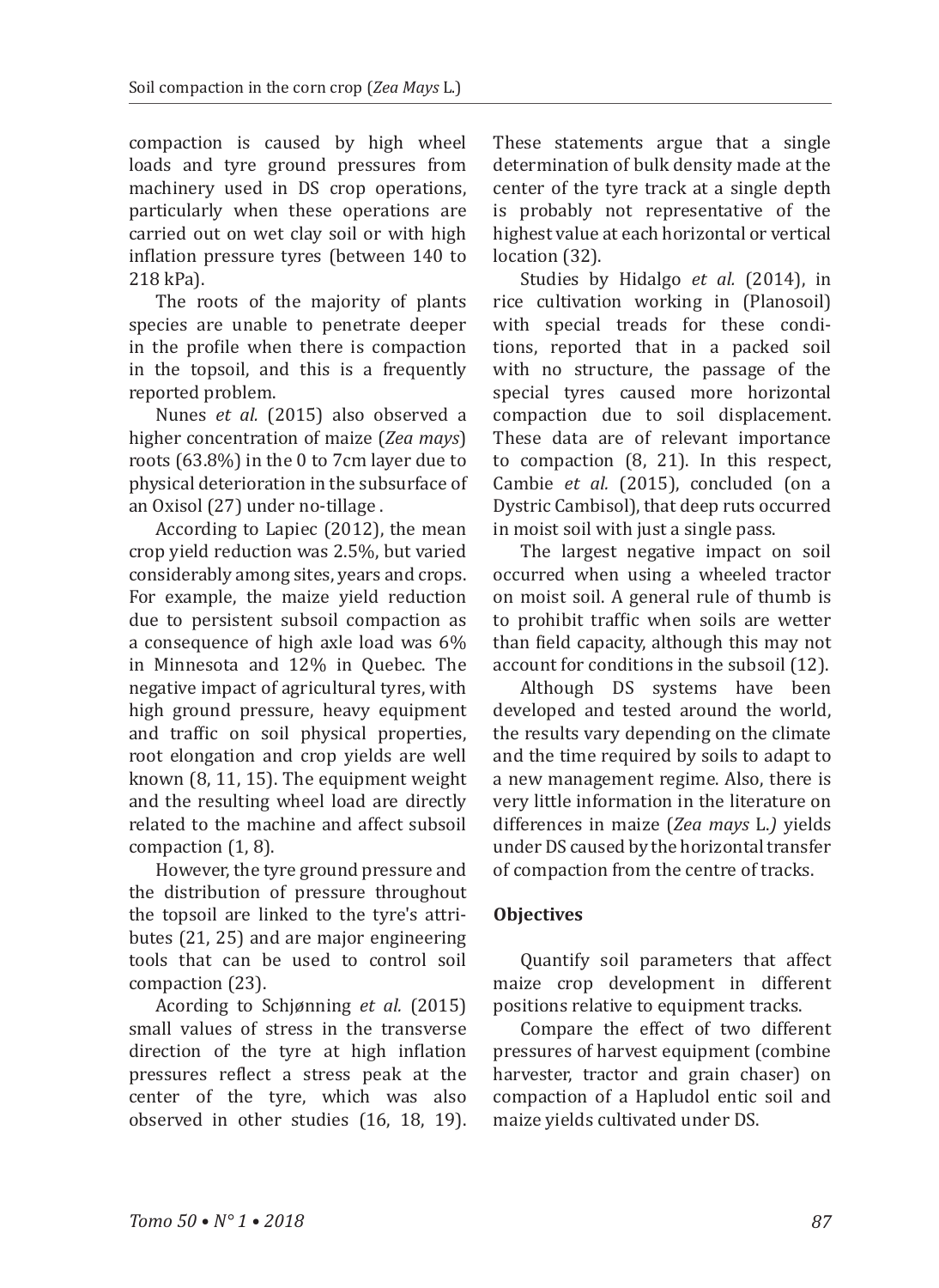### **Hypothesis**

That maize yields are negatively affected by one pass of harvest equipment and that this traffic causes horizontal soil displacement as well as subsoil compaction.

#### **Materials and methods**

#### **The site and crop operations**

The work was carried out at the *La Ines*  farm (36°04'33.18" S y 62°29'14.57" W), located in west of the Buenos Aires province on a soil classified as Loamy Entic Haplustol (29). Typical profile characteristics are shown in table 1. Soil management history includes 8 years of crop rotation following a very common regional pattern, winter wheat/soya (*Triticum aestivum* L.)/(*Glicine max* L.) followed by maize (*Zea mays* L.) in the summer. The hybrid maize used was "Dekalb vt 670 3p", and was direct drilled in the first growing season on 10 October 2014, in the second growing season on 8 October 2015, and in the third grawing season on 7 October 2016.

The sowing rate was  $71500$  pl ha $^{-1}$ , and the sowing depth was 3 cm. The row spacing was 70 cm and the average emergence was 90% in all treatments. Maize was harvested on: April 26, 2015 (end of the first growing season), April 25, 2016 (end of the second growing season) and April 26, 2017 (end of the third growing season) for all treatments. Yields on the control plot (T1) averaged 8.2 Mg ha-1.

Fertilizer (60 kg ha $^{-1}$  of diammonium phosphate and  $45 \text{ kg}$  ha<sup>-1</sup> of liquid nitrogen) was applied nominally along the seed line while weeds were controlled using post-emergence herbicides.

### **Treatments**

Two main treatments and a control plot without traffic (T1) were applied in three consecutive growing seasons using the equipment outlined in table 2 (page 89).

Treatment 2 (T2) consisted of combine harvester, all with tyres applying a low axle load and low tyre ground pressure. Treatment 3 (T3) used the combine harvester but with applying high axle loads and high tyre ground pressures.

Each experimental plot was trafficked with one pass of the harvest machines, each with its own centre line.

| <b>Horizons</b>                                | Ap             | $A_{1}$ | AC.     |                |
|------------------------------------------------|----------------|---------|---------|----------------|
| Depth range (mm)                               | $0 - 120$      | 150-300 | 350-650 | 710-1120       |
| Organic carbon g $kg^{-1}$                     | 10.2           | 6.1     | 5.2     |                |
| $C/N$ ratio                                    | 8              | 8       | 7       |                |
| Clay $(< 2 \mu)$ g kg <sup>-1</sup>            | 161            | 284     | 184     | 63             |
| Silt $(2-20 \mu)$ g kg <sup>-1</sup>           | 98             | 63      | 76      | 99             |
| Silt $(2-50\mu)$ g kg <sup>-1</sup>            | 176            | 144     | 131     | 206            |
| Very fine sand $(74 - 100)$ g kg <sup>-1</sup> | 402            | 302     | 398     | 367            |
| Fine sand $(100 - 250 \mu)$ g kg <sup>-1</sup> | 159            | 201     | 207     | 261            |
| Medium sand $(250 - 500)$ g kg <sup>-1</sup>   | $\overline{4}$ | 6       | 4       | $\overline{4}$ |
| pH                                             | 6.1            | 6.1     | 6.3     | 6.7            |
| pH in H <sub>2</sub> 0 (1:2.5)                 | 6.4            | 6.6     | 6.9     | 6.9            |

**Table 1.** Soil profile characteristics of the Entic Haplustoll. **Tabla 1.** Perfil tipico del suelo Haplustol Entico.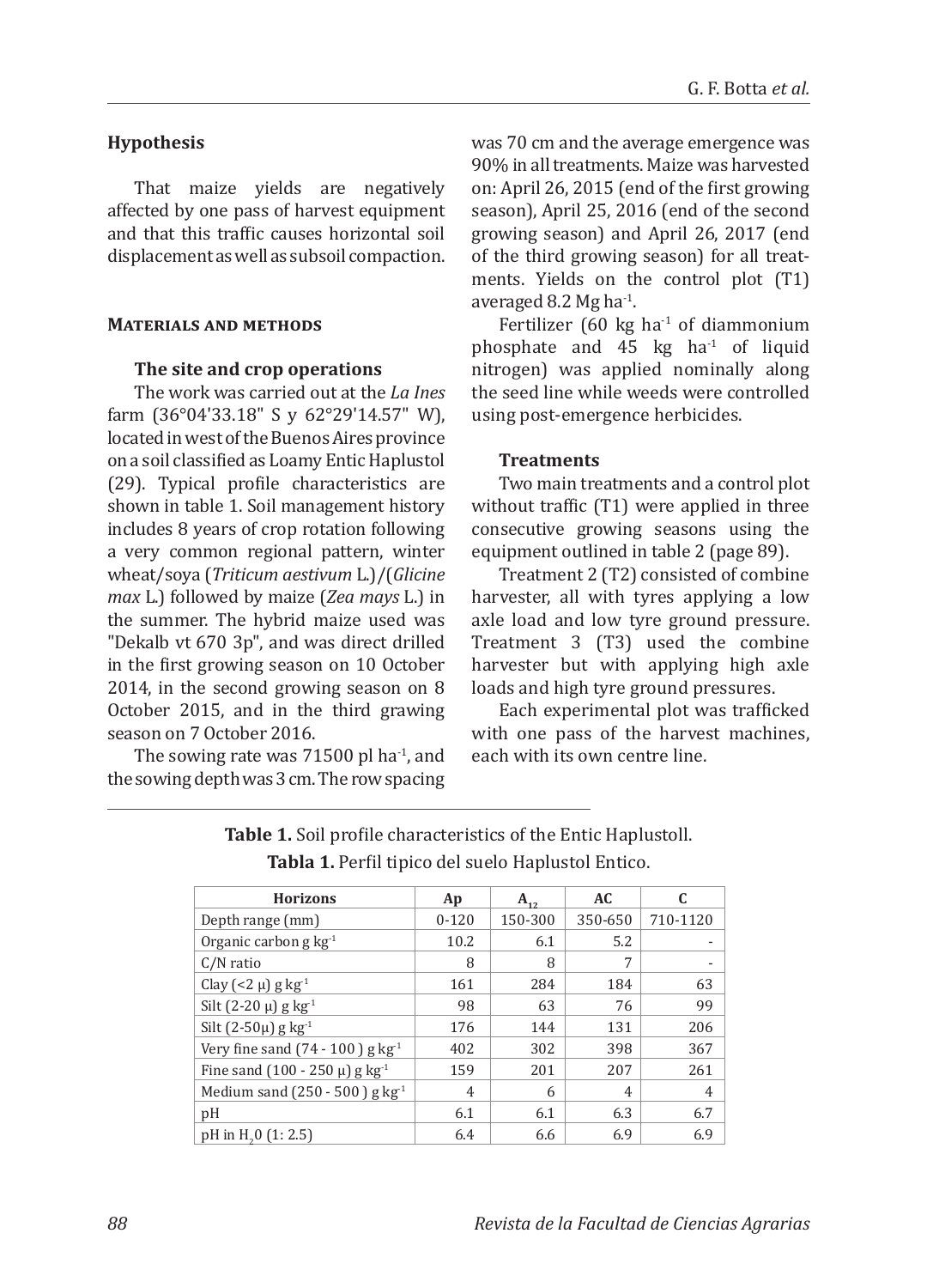|                                           | Combine Harvester (T2) | Combine Harvester (T3) |
|-------------------------------------------|------------------------|------------------------|
| Engine power (CV/kW)                      | 325/238.3              | 480/352                |
| Rotors                                    | <b>One</b>             | one                    |
| Front tyres                               | 900/60 R 32            | 900/60 R32             |
| Front tyres inflation pressure (kPa)      | 200                    | 240                    |
| Rear tyres                                | $28L - 26$             | 750/65 R 26            |
| Rear tyres inflation pressure (kPa)       | 120                    | 120                    |
| Total weight loaded (Mg)                  | 16.67                  | 21.10                  |
| Front axle weight (Mg)                    | 11.66                  | 13.72                  |
| Rear axle weight (Mg)                     | 5.10                   | 7.38                   |
| Static load per front wheel (Mg)          | 5.83                   | 6.86                   |
| Static load per rear wheel (Mg)           | 2.55                   | 3.69                   |
| Front wheel track width (mm)              | 3300                   | 3450                   |
| Rear wheel track width (mm)               | 3300                   | 3450                   |
| Front tyre - soil contact area $(m2)$     | 0.845                  | 0.924                  |
| Rear tyre - soil contact area $(m2)$      | 0.800                  | 0.862                  |
| Tyre ground pressure per front tyre (kPa) | 67.61                  | 77.99                  |
| Tyre ground pressure per rear tyre (kPa)  | 31.23                  | 83.90                  |

 **Table 2.** Description and harvest characteristics. **Tabla 2.** Descripción y características de las cosechadoras.

Fifteen 200 m x 80 m plots were randomly assigned to traffic treatments with five replicates for each treatment and 20 m wide buffer zones between plots to prevent interactions. Prior to the application of each treatment, all the combine harvesters was weighed (with electronic scale) to obtain its total, individual axle loads and wheel load (figure 1).

Harvest operations were the same for both the traffic treatments (figure 2, page 90) but were not in the same place each growing season because<br>local commercial practice employs local commercial random traffic.

The same machinery was used for sowing and spraying the maize crop during the three growing seasons of the trial, but the harvest equipment was changed according to treatment.

The tyre-soil contact area (TSC) and tyre ground pressure was estimated as the ratio between total axle load and total tyre-soil contact area (5).

### **Parameters monitored**

Cone index (CI), soil water content (SWC), rut depth (RD), root dry matter per plant (RDM) and maize yields (MY) were measured. Soil sampling was done at seven points across the tyre track, described as: centre line of the tyre track (0) and at 70, 140 and 210 cm cm to either side of it, denoted "inside" and "outside" (figure 3, page 90).



**Figure 1.** Weight of the machinery prior to the test.

**Figura 1.** Peso de la maquinaria previo al ensayo.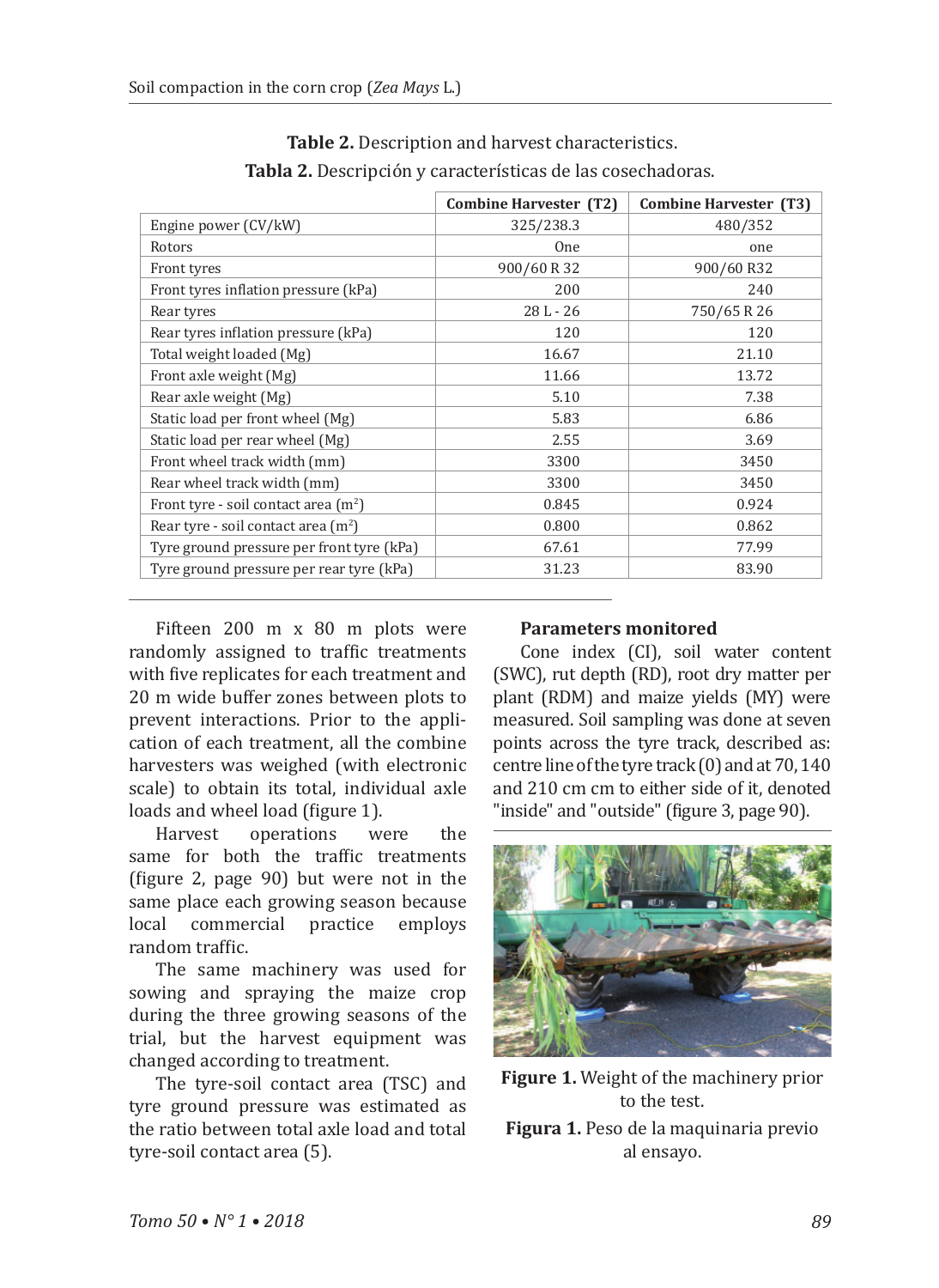

**Figure 2.** Schematic for the harvest traffic. Source: Botta *et al.* (2007). **Figura 2.** Esquema para el tráfico de cosecha. Fuente: Botta *et al.* (2007).



**Figure 3.** Soil and crop sampling points across the tyre track.

**Figura 3.** Puntos de muestreo del suelo y cultivo a través de la pisada del neumático.

Each of the points was selected at random within the sectors described by the passage of each of the treatments (figure 2, page 90). Cone index (CI) was measured after harvest at three depth ranges, 0-20-20-40 and 40-60 cm using a Rimick CP20 recording S313 penetrometer (3). Data for studying the impact of harvester passes on the CI, SWC and TD, were taken at the beginning (before sowing date) and end (harvest day) of each season, and averaged for the three growing seasons of study. On each measuring occasion, each datum was the mean of thirty soil samples for each of the plots per treatment, as proposed by Botta (2000). SWC was measured with a gamma probe at depths of 0-20 cm, 20-40 cm, and 40-60 cm. Each quoted value of SWC is the average of thirty measurements. Rut depths (RD) were measured using a profile meter consisting of a set of vertical metals rods (length 50 cm and diameter 0.5 cm), spaced 2.5 cm apart horizontally and sliding through holes in a 1-m long iron bar.

The bar was levelled across the wheel tracks perpendicular to the direction of travel and the rods pushed down to conform to the shape of the depression. The track depth was calculated from the average depth of 60 reads on the 1 metre bar.

Root dry matter (RDM) was measured 8 weeks after seedling emergence (during tasseling). Roots were sampled in the 0 to 30 cm depth range because most of the roots were concentrated in the first 25 cm.

A total of 70 samples were taken per treatment and after washing to remove all soil particles, the roots were dried at 104°C in a conventional oven to constant weight, which was recorded. To determine maize yield (MY), each plot was divided into 160 m<sup>2</sup> isolated quadrants in accordance with the method proposed by Tolón Becerra *et al.* (2011).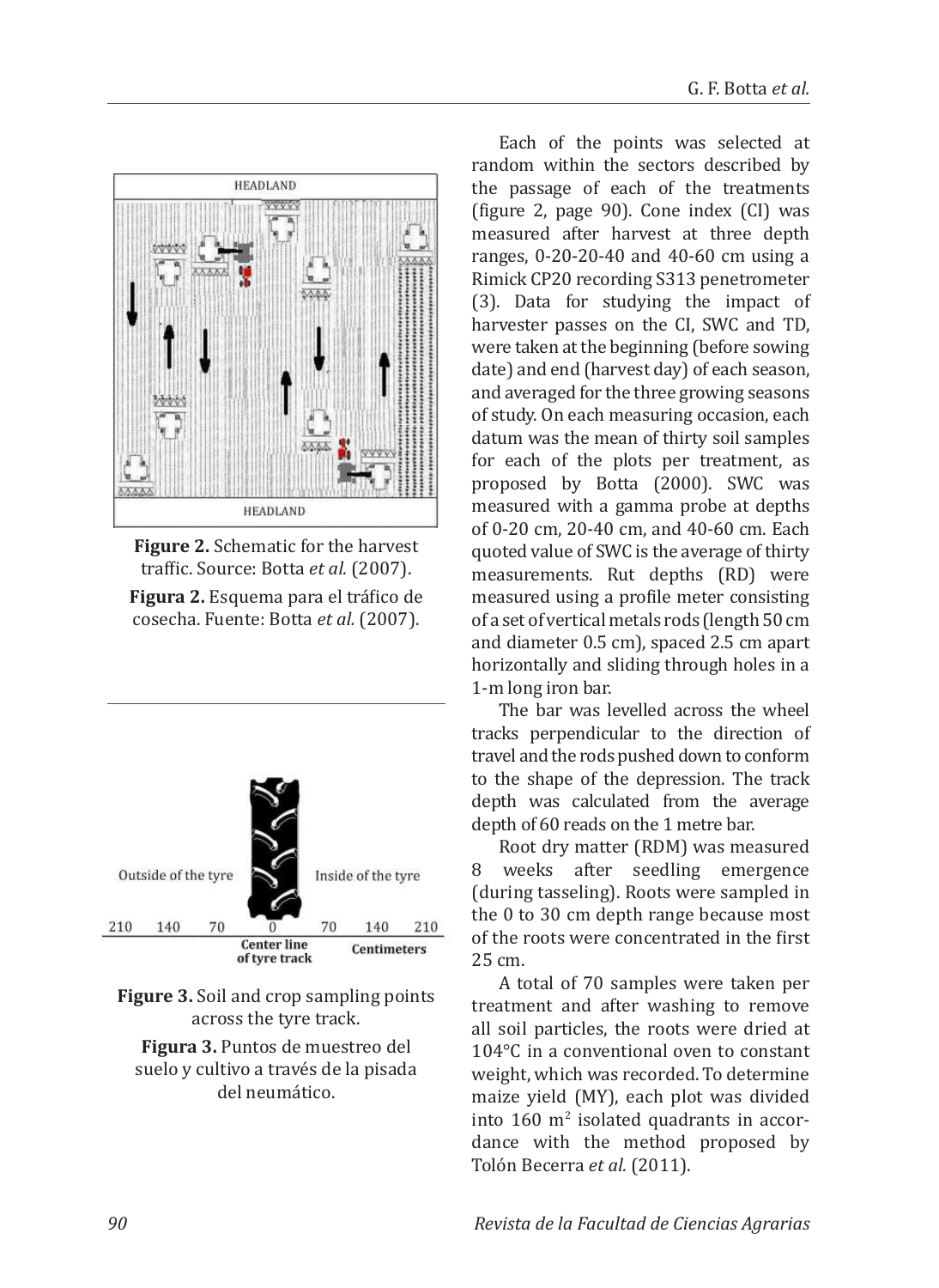### **Statistical analysis**

Data for yield and maize parameters for each growing season were analyzed by ANOVA considering a randomized block design. For all parameters, mean values were separated using the Duncan's multiple range tests with a significance level of 5%. Statistical analyses were carried out using Statgraph 7.1.

### **Results and discussion**

### **Weather conditions**

The ten-day total rainfall and average maximum temperatures from September 25 to April 30 for each year were regis-<br>tered. The average maximum air The average maximum temperature was within normal ranges for the proper implantation and growth and development of maize. Rainfall during the critical period of maize growth  $(1^{st} - 25^{th})$ January) was below average in the three growing seasons. Rainfall was significant before harvest operations (last 10 days of April) in the third year causing high SWC. Because seasonal weather conditions were rather similar in all the growing seasons, variations in maize yields between seasons could be due to soil compaction produced by the different combine harvester.

### **Soil water content and Cone index**

Over the whole period of the study (October 2014-April 2017), there was no significant difference in the SWC between depths (0 to 60 cm) seasons or treatments, although there was a small increase in absolute values with sampling depth. Topsoil compaction (0-20 cm) by treatment 3 (combine harvest with high tyre ground pressure) caused greater changes in the topsoil properties (CI > 2.7 Mpa) than treatment 2 (harvest with low tyre ground pressure). With respect to the CI values (figure 4, page 92), the combine harvester (T2) caused the least increase in soil impedance, with minimal horizontal transfer of compaction in the 0 to 20 cm depth range, showing significant differences from the control only in the centre of the track. In contrast, (T3) caused the greatest increase in CI at all points analyzed, and was differentiated significantly from treatments T2 and T1 (control).

Compaction by the high tyre ground pressure treatment (T3) caused greater changes to the topsoil and subsoil properties than the low pressure treatment (T2). These results are in accord with those of Botta *et al.* (2016) and Håkansson and Reeder (1994), who indicated that compaction effects at high axle load are related to soil type, number of passes, tyre ground pressure and the number of years since compaction.

The CI values resulting from the T2 (low pressure) and T3 (high pressure) treatments were significantly different  $(P < 0.01)$  from the control plot  $(T1)$ , but at different soil depths (as expected), *i.e.* 40 cm for T2 and 60 cm for T3.

In addition, the CI values were higher for T3 than for T2. It is likely that this higher CI, which caused densification of the subsoil, was due to passage of the heavier machinery during harvest operations  $(T2 = 21.10 \text{ Mg})$ rather than to the qualities of the ground itself. This mirrors studies by Arvidsson and Håkansson (2014), Botta *et al.* (2007) and Håkansson and Reeder (1994).

For the tyre low pressure treatment (T2), in the first depth range (0-20 cm) there were strong differences in the data from the sampling points, with maximum CI in the centre of the tracks and diminishing toward the sides, but always higher than the control plot, and up to 70 cm either side of the centre line of the tyre track (figure 4, page 92).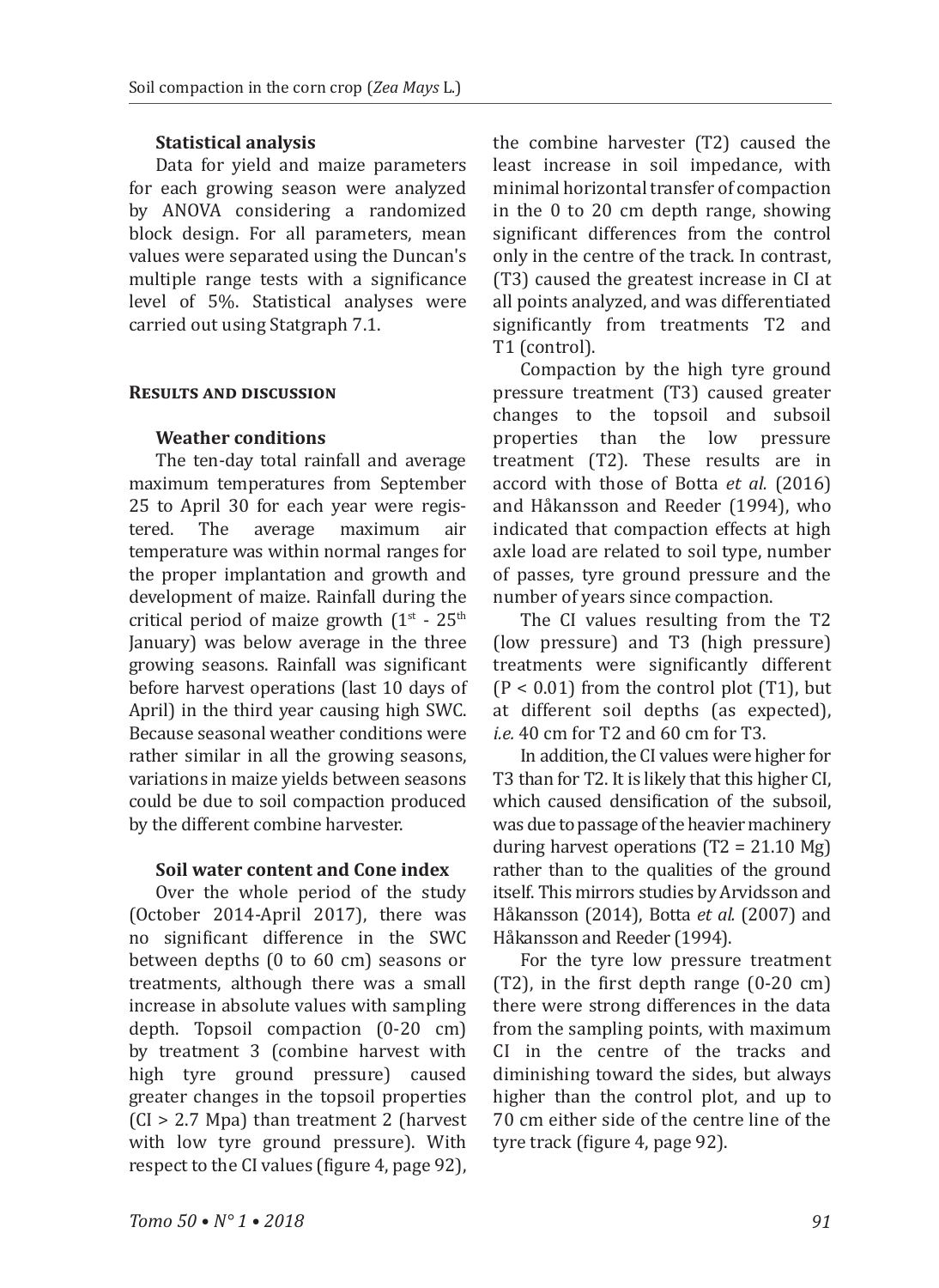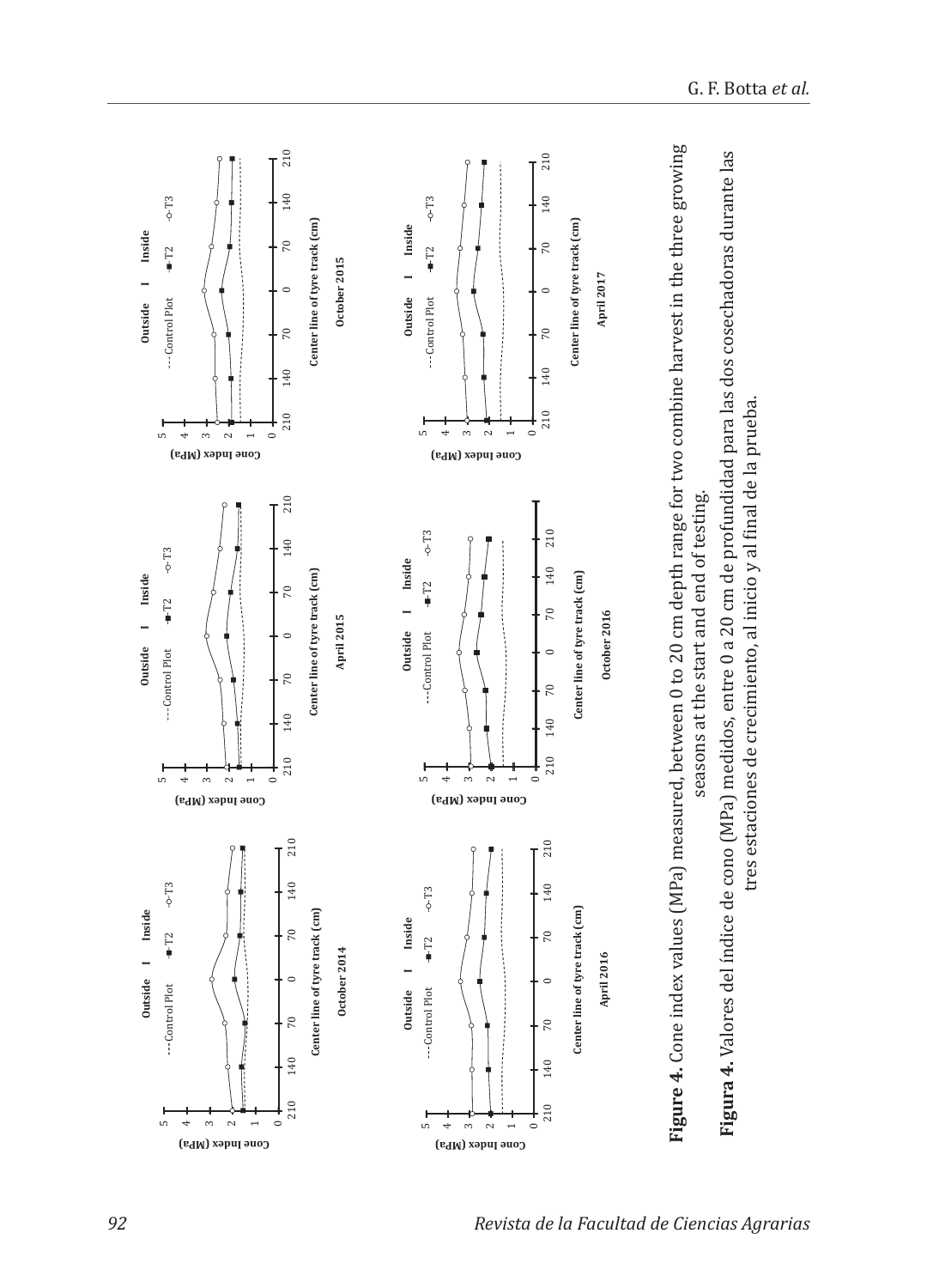For the high tyre ground pressure treatment (T3) CI values measured at 0, 70, 140 and 210 cm, to either side of the track centre, were significantly different to T1 (control) and T2 (low pressure) and higher than 2.5 MPa. For the three experimental growing seasons, the tyre ground pressure reflected in CI was always higher for treatment T3 (figure 4, page 92).

In the 20 to 40 cm depth range, T2 (low pressure) caused an increase in soil impedance compared with the control, but this difference was only significant (P< 0.01) at 70 cm, both on the inside and outside of the center line of the tyre track (figure 5, page 94; figure 6, page 95). Cone index values for the T3 treatment CI were higher than 3 MPa at the centre of the track between depths of 0 to 20 and 20 to 60 cm (figure 5, page 94; figure 6, page 95). These CI values indicate that over-compaction occurred in the subsoil and were greater than the limit of 2.0 MPa suggested by Botta *et al.* (2004) and Botta *et al.* (2009), to avoid yield decreases.

For treatments 2 and 3, the CI values measured at 70, 140 and 210 cm, to either side of the the tyre track centre were lower than at the centre.

The results for T3 in particular (tyre inflation pressures of up to 220 kPa in front tyres) are in accord with those of Jun *et al.* (1998) who indicated<br>that the maximum normal stress that the maximum normal occurred near the centre line of tyres at high inflation pressure. This was also observed by Hidalgo *et al.* (2016), Keller and Arvidsson (2004), Keller (2005), Lamandé and Schjønning (2011) and Schjønning (2015), who additionally noted that tyre inflation pressure significantly affects the vertical stress not only in the topsoil, but also in the subsoil.

Jun *et al.* (1998) also observed that the maximum tangential stress occurred near the tyre centre line and decreased as the position moved towards the edge of the tyre.

For tretamnet 2, in the 40 to 60 cm depth range CI values at 210 cm to the outside and inside of the tyre track did not differ significantly from the control plot. There were no significant differences for this treatment (T2) compared with the control in the 40 to 60 cm depth range.

In this level depth range, average CI values for the three growing seasons were higher for (T3) than for (T2). Of particular note is the fact that T3 (in last season) caused CI values between 3.4 and 4.25 Mpa in the subsoil.

### **Rut depth (RD)**

The RD for the two treatments were of different magnitudes. During all three growing seasons, RD at constant wheel load significantly increased the stress in the topsoil (0 to 20 cm) and upper subsoil (figure 7, page 96).

This figure also shows that RD was always greater for the high tyre ground pressure treatment (T3) than those of the equivalent low pressure. Also, the high axle load machines caused a higher pressure on the topsoil than (T2).

However, the influence of RD on subsoil compaction is not clear. Also, it can be seen (figure 7) that when the soil was trafficked with tyre ground pressures of 77.99 to 83.90 kPa and high load (Eg.:  $T3 = 21.10$  Mg), the cone index increased in the topsoil and subsoil, but there was no effect of the RD on subsoil compaction (20 to 60 cm).

### **Root dry matter (RDM) and maize yields (MY)**

In each of the three growing seasons, there were significant differences in RDM between all the traffic treatments as well as the control (table 3, page 97).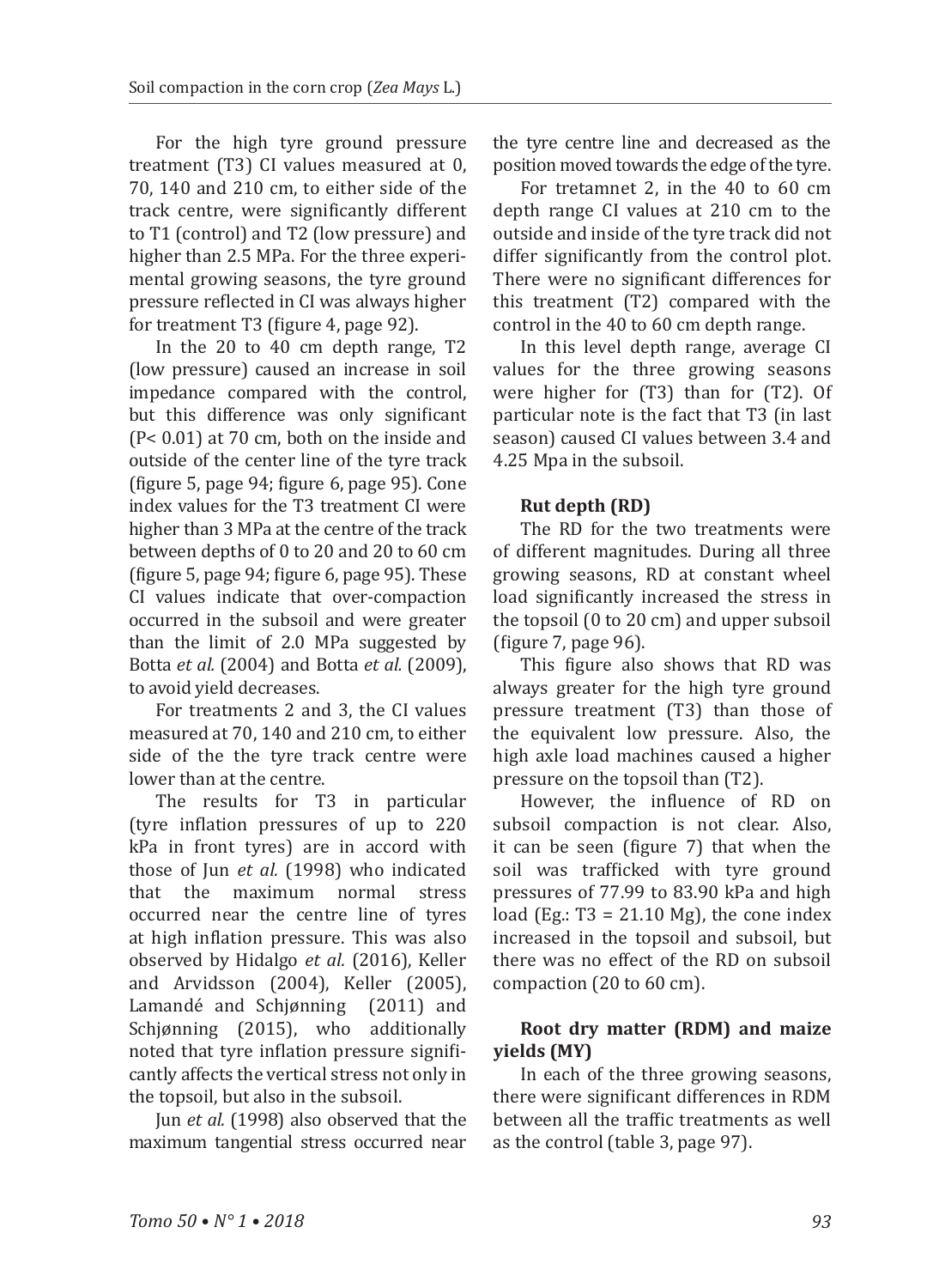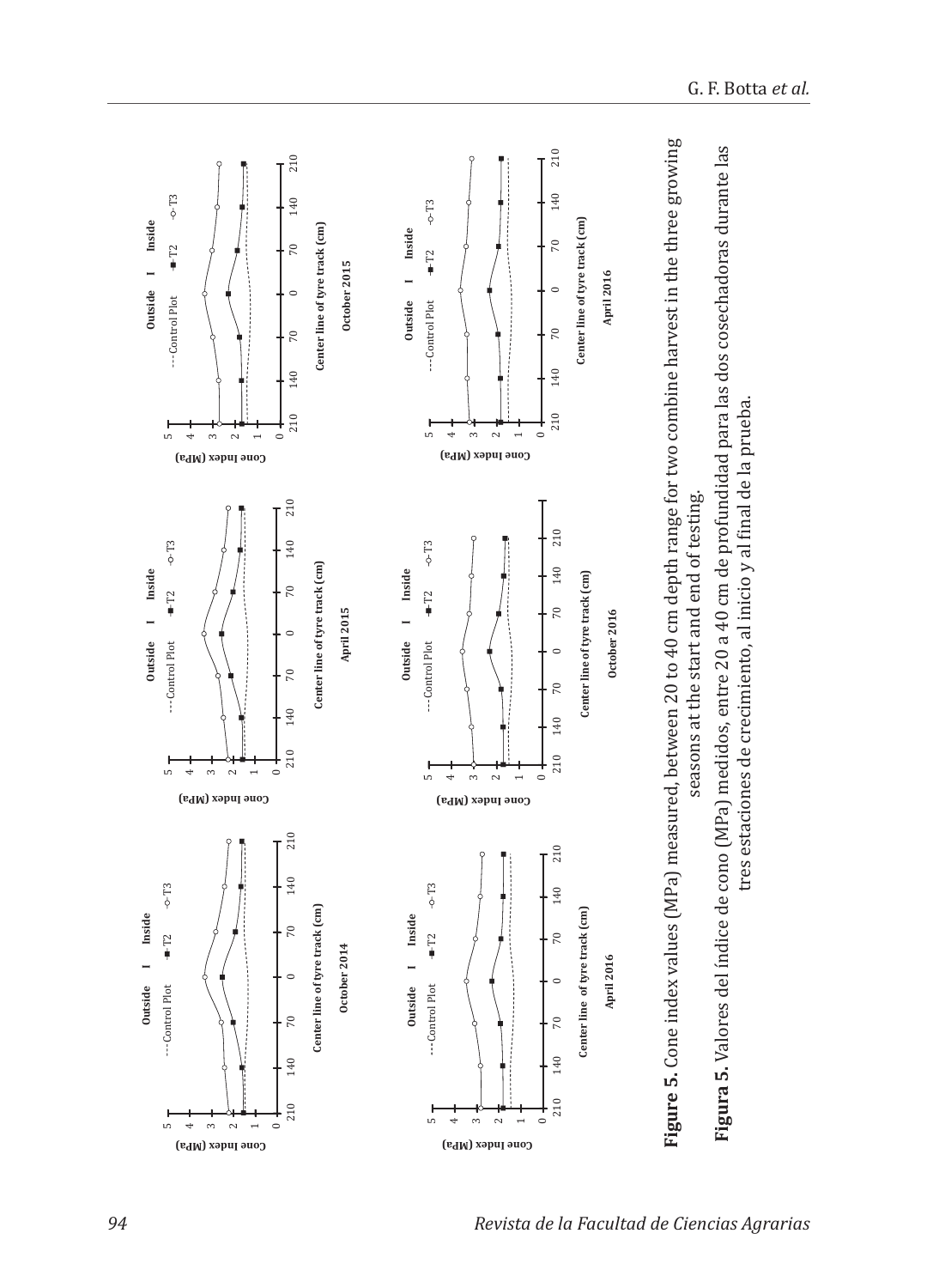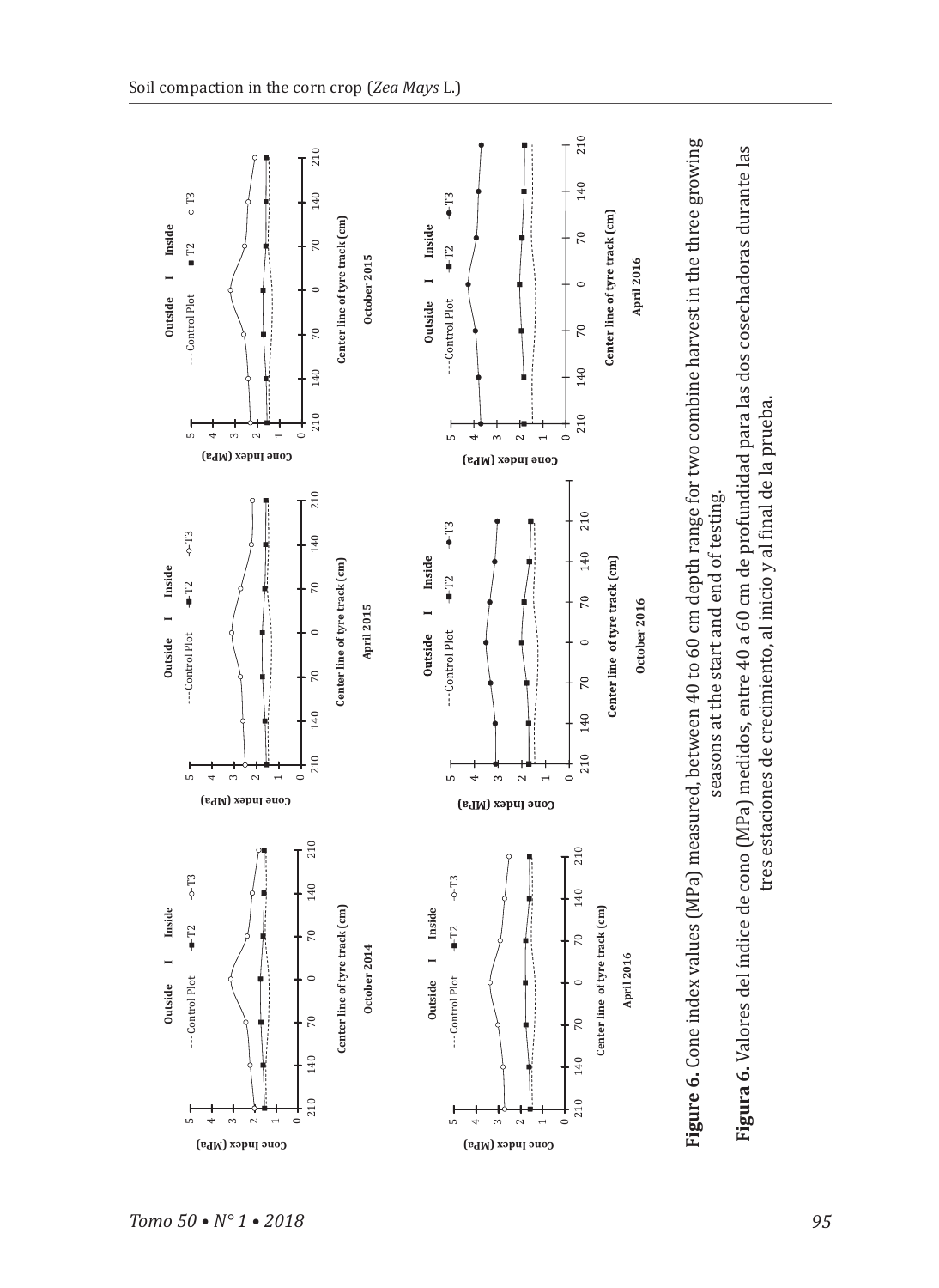

Treatmnet 2 Treatment 3

**Crop Seasons** 

Error bars indicate standard errors. (Values with different letters are significantly different (P < 0.01) Duncan's multiple range test).

Las barras de error indican errores estándar. (Los valores con letras diferentes son significativamente diferentes (P < 0,01) prueba de rango múltiple de Duncan).

**Figure 7.** Rut depth (cm) measured for two combine harvesters after traffic in the three growing seasons.

**Figura 7.** Profundidad de huella (cm) medida para los dos tratamientos después del tráfico en las tres estaciones de crecimiento del cultivo.

As the axle load increased, the RDM values decreased. Root dry matter (RDM) was affected negatively by soil compaction.

The highest RDM values were found in the  $1^{\text{rst}}$  Growing season for T2 (46.6 g plant-1) at the 210 cm position outside the track centre line, whereas the highest value in T3 was 41.9 g plant<sup>-1</sup> in the  $1<sup>st</sup>$ Growing season (again at 210 cm outside the track centre line).<br>These results

mirror those of Nunes *et al.* (2015) and Botta *et al.* (2009) who indicated that a decrease in root development of all species below the 0-10 cm layer reflected a restrictive soil physical condition. This was due to the presence of aggregates formed originally by compression, with high soil bulk density and low soil macroporosity. Also, according to Botta *et al.* (2016), roots are biologically responsive indicators and tend to grow more vigorously in zones that show least physical resistance.

In all treatments, RDM values were directly proportional to maize yields which were greater in treatment 2 than treatment 3. Lower values of soil compaction were associated with greater maize yields and RDM (table 3, page 97 and table 4, page 98).

For the three growing seasons, in treatments T2 and T3, traffic caused variable decreases in maize yields. After one pass of the equipment, MY decreased significantly with respect to the control plot  $(T1 = 8.2$  Mg ha<sup>-1</sup>). The MY over the three growing seasons was significantly lower in the (T3) treatment, followed by (T2) (table 4, page 98).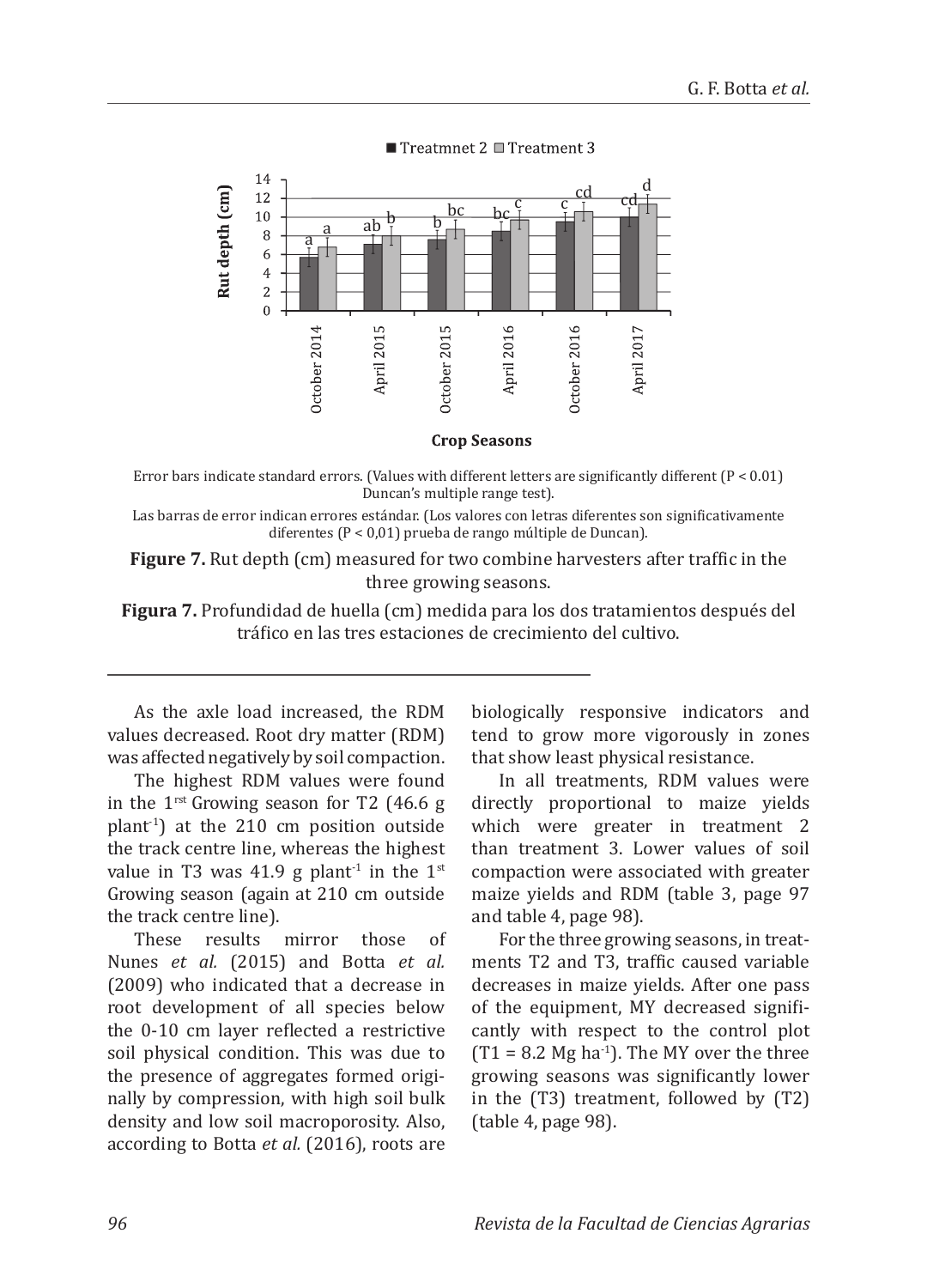|                                |                             |                             | $1st$ Growing season       |                              |                           |                            |                            |
|--------------------------------|-----------------------------|-----------------------------|----------------------------|------------------------------|---------------------------|----------------------------|----------------------------|
| Treatments                     | $210 \text{ cm}$<br>Outside | $140 \text{ cm}$<br>Outside | 70 cm<br>Outside           | Center line<br>of tyre track | 70 cm<br>Inside           | $140 \text{ cm}$<br>Inside | $210 \text{ cm}$<br>Inside |
| (T3)                           | 41.8 Cc                     | 41.5 Cc                     | 41.1 Cc                    | 40.5 Cc                      | 41.6 Cc                   | 41.4 Cc                    | 41.9 Cc                    |
| (T2)                           | 46.6 Bb                     | 46.1 Bb                     | 46.2 Bb                    | 45.2 Bb                      | 46.1 Bb                   | 46.1 Bb                    | 46.3 Bb                    |
| Control plot (T1)              | 50.1 Aa                     | 50.3.1 Aa                   | 49.7 Aa                    | 50.2 Aa                      | 50.0 Aa                   | 49.4 Aa                    | 50.1 Aa                    |
|                                |                             |                             | $2nd$ Growing season       |                              |                           |                            |                            |
| Treatments                     | $210 \text{ cm}$<br>Outside | 140 cm<br>Outside           | 70 cm<br>Outside           | Center line<br>of tyre track | 70 cm<br>Inside           | 140 cm<br>Inside           | $210 \text{ cm}$<br>Inside |
| (T3)                           | 41.5 Cc                     | 41.1 Cc                     | 41.0 Cc                    | 40.0 <sub>C</sub>            | 41.3 Cc                   | 41.5 Cc                    | 41.7 Cc                    |
| (T2)                           | 45.8 Bb                     | 45.7 Bb                     | 45.5 Bb                    | 44.7 Bb                      | 45.1 Bb                   | 45.6 Bb                    | 45.5 Bb                    |
| Control plot (T1)              | 50.1 Aa                     | 50.3.1 Aa                   | 49.7 Aa                    | 50.2 Aa                      | 50.0 Aa                   | 49.4 Aa                    | 50.1 Aa                    |
| 3 <sup>rd</sup> Growing season |                             |                             |                            |                              |                           |                            |                            |
| Treatments                     | 210 cm<br>Outside           | 140 cm<br>Outside           | $70 \text{ cm}$<br>Outside | Center line<br>of tyre track | $70 \text{ cm}$<br>Inside | 140 cm<br>Inside           | $210 \text{ cm}$<br>Inside |
| (T3)                           | $40.8\,\mathrm{Cc}$         | $40.2\text{ C}c$            | 40.0 <sub>C</sub>          | 39.7 Cc                      | 40.4 Cc                   | 40.6 <sub>C</sub>          | 40.7 Cc                    |
| (T2)                           | 45.0 Bb                     | 45.2 Bb                     | 45.1 Bb                    | 43.9 Bb                      | 45.0 Bb                   | 45.2 Bb                    | 45.2 Bb                    |
| Control plot (T1)              | 50.1 Aa                     | 50.3.1 Aa                   | 49.7 Aa                    | 50.2 Aa                      | 50.0 Aa                   | 49.4 Aa                    | 50.1 Aa                    |

**Table 3.** Root dry matter per plant (g plant<sup>-1</sup>) for three growing seasons. Tabla 3. Materia seca de raíz por planta (g planta<sup>-1</sup>) en tres temporadas de crecimiento.

Means with different capital letters show significant differences between treatment (vertically) and lowercase letters show significant difference between sampling site (horizontally) ( $P < 0.01$ ).

Medias con letras mayúsculas diferentes muestran diferencias significativas entre los tratamientos (verticalmente) y letras minúsculas muestran una diferencia significativa entre los sitios de muestreo (horizontalmente)  $(P < 0.01)$ .

The effect of harvester traffic (T2 and T3) on maize yield was found to be important, with yields decreasing with increased axle load and tyre ground pressure.

The minimum of  $4.7$  Mg ha<sup>-1</sup> was observed in the 3rd Growing season in the centre line of the tyre track in T3 treatment, but increased with distance from the centre, reaching  $5.10$  Mg ha<sup>-1</sup> at 210 cm on either side (table 4, page 98). Also, in the  $3<sup>rd</sup>$  growing season, a minimum of  $6.25$  Mg ha<sup>-1</sup> was found in the centre line of the T2, increasing toward the sides, and reaching 6.70 and 6.71 Mg ha<sup>-1</sup> at 210 cm on the inside and the outside of the track centre line respectively (table 4, page 98). Treatment 3 resulted in a significantly lower maize yield than from T2 and the control (T1).

Percentage decreases ranged from 42.69% (at the track centre line for T3 in the 3rd Growing season) to 16.82% (at 210 cm from the inside of the track centre line for T2 in the  $1<sup>rst</sup>$  Growing season).

Maize yields decreased with increasing tyre ground pressure and vehicle weight, with (T3), being the treatment with the lowest yield. It is probable that most of the yield reduction for T3 was caused by damage to the topsoil structure resulting from the higher tyre ground pressure produced by the combine harvester (> 80 kPa) and the high total load of T3 (21.10 Mg). This result is in agreement<br>with those obtained by numerous with those obtained by researchers (2, 6, 14, 30, 31).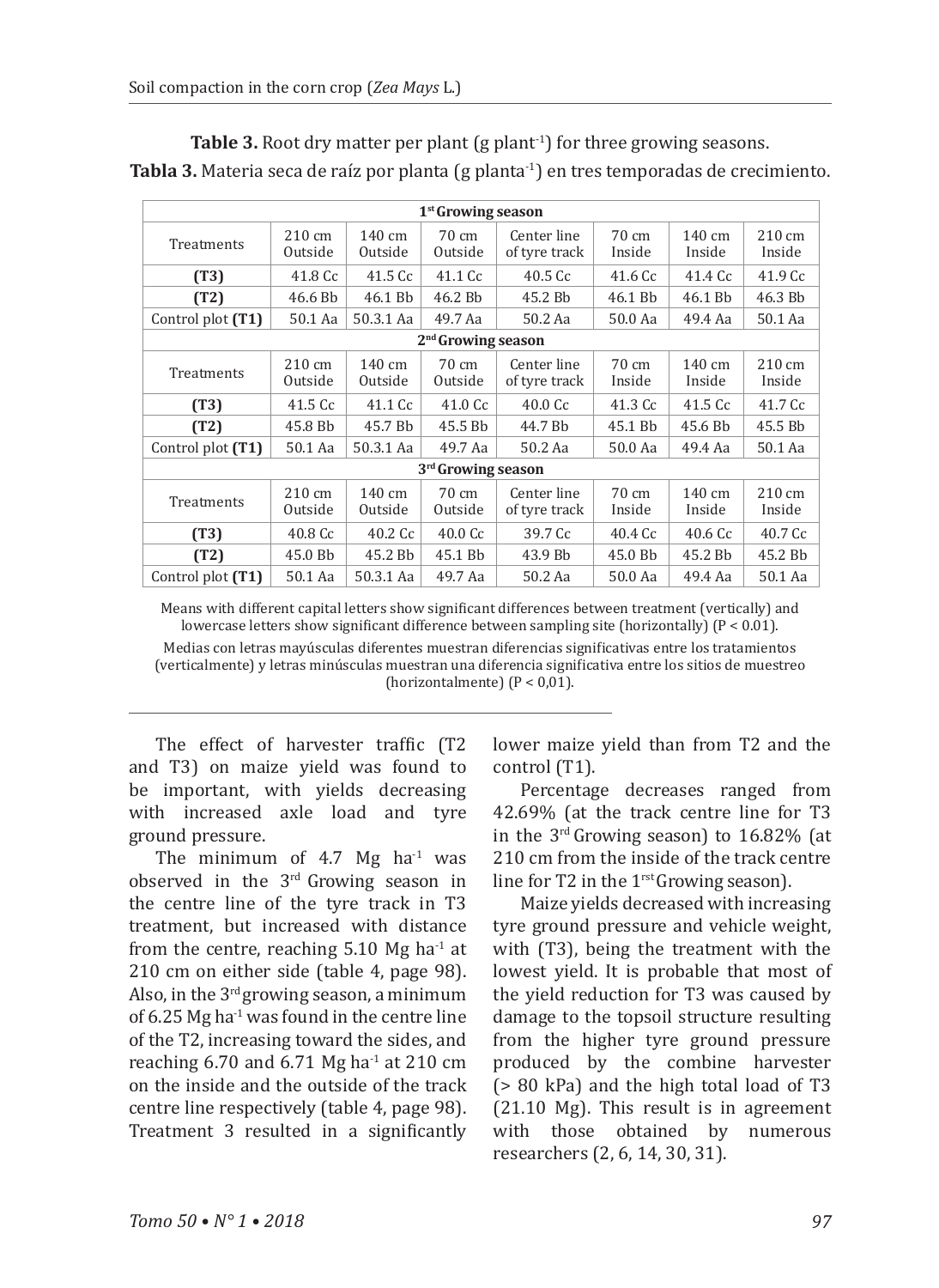|                           | 1 <sup>rst</sup> Growing season |                    |                    |
|---------------------------|---------------------------------|--------------------|--------------------|
|                           | Control plot (T1)               | <b>Treatment 2</b> | <b>Treatment 3</b> |
| Sampling site             |                                 |                    |                    |
| 210 Outside               | 8.20 Aa                         | 6.81 Ab            | 5.56 Ac            |
| 140 Outside               | 8.20 Aa                         | 6.73 Ab            | 5.45 Ac            |
| 70 Outside                | 8.20 Aa                         | 6.59 Ab            | 5.38 Ab            |
| Center line of tyre track | 8.20 Aa                         | 6.50 Ab            | 5.10 Ac            |
| 70 Inside                 | 8.20 Aa                         | $6.63$ Ab          | 5.40 Ab            |
| 140 Inside                | 8.20 Aa                         | 6.74 Ab            | 5.52 Ac            |
| 210 Inside                | 8.20 Aa                         | 6.82 Ab            | 5.58 Ac            |
|                           | 2 <sup>nd</sup> Growing season  |                    |                    |
|                           | Control plot (T1)               | <b>Treatment 2</b> | <b>Treatment 3</b> |
| Sampling site             |                                 |                    |                    |
| 210 Outside               | 8.20 Aa                         | $6.73$ Ab          | 5.33 Ac            |
| 140 Outside               | 8.20 Aa                         | 6.40 Ab            | 5.25 Ac            |
| 70 Outside                | 8.20 Aa                         | 6.32 Ab            | 5.11 Ab            |
| Center line of tyre track | 8.20 Aa                         | 6.35 Ab            | 5.03 Ac            |
| 70 Inside                 | 8.20 Aa                         | 6.42 Ab            | 5.15 Ab            |
| 140 Inside                | 8.20 Aa                         | 6.51 Ab            | 5.26 Ac            |
| 210 Inside                | 8.20 Aa                         | 6.75 Ab            | 5.38 Ac            |
|                           | 3 <sup>rd</sup> Growing season  |                    |                    |
| Sampling site             | Control plot (T1)               | <b>Treatment 2</b> | <b>Treatment 3</b> |
| 210 Outside               | 8.20 Aa                         | 6.70 Ab            | 5.10 Ac            |
| 140 Outside               | 8.20 Aa                         | 6.30 Ab            | 5.05 Ac            |
| 70 Outside                | 8.20 Aa                         | 6.20 Ab            | 5.01 Ab            |
| Center line of tyre track | 8.20 Aa                         | 6.25 Ab            | 4.70 Ac            |
| 70 Inside                 | 8.20 Aa                         | 6.17 Ab            | 5.03 Ab            |
| 140 Inside                | 8.20 Aa                         | 6.43 Ab            | 5.08 Ac            |
|                           |                                 |                    |                    |

Table 4. Maize yields (t ha<sup>-1</sup>) measured after harvesters traffic in three growing seasons. Tabla 4. Rendimientos del maíz (t ha<sup>-1</sup>) medido después del tráfico de las cosechadoras en las tres estaciones de crecimiento.

Means with different lowercase letters show significant differences between treatment (horizontally) and capital letters show significant difference between sampling site (vertically) ( $\tilde{P}$  < 0.01).

Medias con diferentes letras minúsculas muestran diferencias significativas entre tratamientos (horizontalmente) y mayúsculas muestran una diferencia significativa entre los sitios de muestreo (verticalmente)  $(P < 0.01)$ .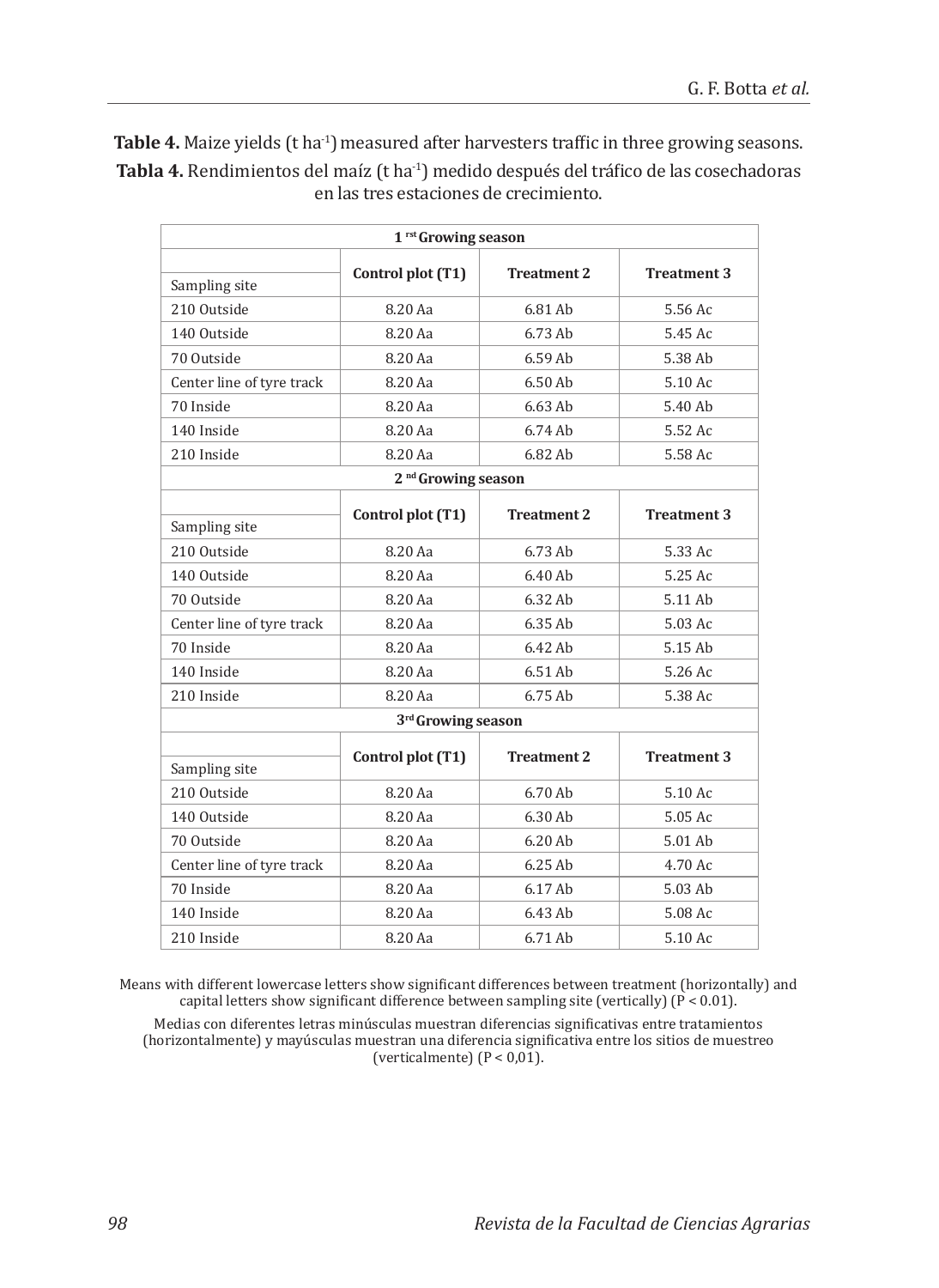#### **Conclusions**

In general, the degree of soil compaction is dependent upon the axle load, tyre inflation pressure and the tyre ground pressure.

Combine harvesters weighing 21.10 Mg with high inflation pressure tyres (240 kPa) compact the soil to 60 cm depth both below their track centres and to 210 cm either side. Combine harvesters weighing 16.67 Mg and with low tyre ground pressure (31.23 - 67.61 kPa) have

impact on the subsoil and only influence soil under the wheel centre and have limited or no influence on either side of it.

This study also demonstrated that if the wheel load and tyre inflation pressures and ground pressure increases, even in soils with a high bearing capacity (soil in long term direct sowing), maize yields decrease (in the machinery track and 210 cm to either side of it) and subsoil compaction increases.

#### **References**

- 1. Arvidsson, J.; Keller, T. 2007. Soil stress as affected by wheel load and tyre inflation pressure. Soil Till. Res. 96: 284-291.
- 2. Arvidsson, J.; Håkansson, I. 2014. Response of different crops to soil compaction Short-term effects in Swedish field experiments. Soil Till. Res. 138: 56-63.
- 3. ASAE Standards. 1992. Soil cone penetrometer S 313.2. Am. Soc. Agric. Eng. 611.
- 4. Botta, G. F. 2000. Subsoil compaction distribution induced by agricultural traffic. Thesis Doctor, Luján University. Argentina. p. 230.
- 5. Botta, G. F.; Jorajuria, D.; Draghi, L. 2002. Influence of the axle load, tyre size and configuration, on the compaction of a freshly tilled clayey soil. J. of Terr. 39(1): 47-54.
- 6. Botta, G. F.; Jorajuria, D.; Balbuena, R.; Rosatto, H. 2004. Mechanical and cropping behaviour of direct drilled soil under different traffic intensities: Effect on soybean (*Glycine max* L.) yields. Soil Till. Res. 78: 53-58.
- 7. Botta, G. F.; Pozzolo, O.; Bomben, M.; Rosatto, H.; Rivero, D.; Ressia, M.; Tourn, M.; Soza, E.; Vázquez, J. 2007. Traffic alternatives in harvest of soybean (*Glycine max* L.): effect on yields and soil under direct sowing system. Soil Till. Res. 96: 145-154.
- 8. Botta, G. F.; Rivero, D.; Pozzolo, O.; Tourn, M.; Bellora-Melcon, F.; Nardon, G.; Balbuena, R.; Tolón-Becerra, A.; Rosatto, H.; Stadler, S. 2008. Soil compaction produced by tractor with radial and bias-ply tyres in two soil conditions: conventional tillage and direct sowing. Soil Till. Res. 101: 44-51.
- 9. Botta, G. F.; Tolón-Becerra, A.; Tourn, M.; Lastra-Bravo, X.; Rivero, D. 2009. Seedbed compaction produced by traffic on four tillage regimes in the rolling Pampas of Argentina. Soil Till. Res. 105: 128-134.
- 10. Botta, G. F.; Tolón–Becerra, A.; Rivero, D.; Laureda, D.; Ramírez-Roman, M.; Lastra-Bravo, X.; Agnes, D.; Flores-Parra, I. M.; Pelizzari, F.; Martiren, V. 2016. Compaction produced by combine harvest traffic: Effect on soil and soybean (*Glycine max* L.) yields under direct sowing in Argentinean Pampas. Europ. J. Agronomy. 74: 155-163.
- 11. Cambi, M.; Certini, F. F.; Foderi, C.; Laschi, A.; Picchio, R. 2015. Impact of wheeled and tracked tractors on soil physical properties in a mixed conifer stand. iForest. 9: 89-94.
- 12. Chamen, W. C. T.; Moxey, A. P.; Towers, W.; Balana, B.; Hallet, P. D. 2015. Mitigating arable soil compaction: A review and analysis of available cost and benefit data. Soil Till. Res. 24: 359-380.
- 13. Fischer R. A.; Byerlee, D.; Edmeades G. O. 2014. Crop yields and global food security: will yield increase continue to feed the world? ACIAR Monograph No. 158. Australian Centre for International Agricultural Research: Canberra. XXII + 634 p.
- 14. Håkansson, I. 2005. Machinery-induced compaction of arable soils incidence, consequences and counter-measures. Swedish University of Agricultural Sciences, Division of Soil Management. Report no. 109. p. 153.